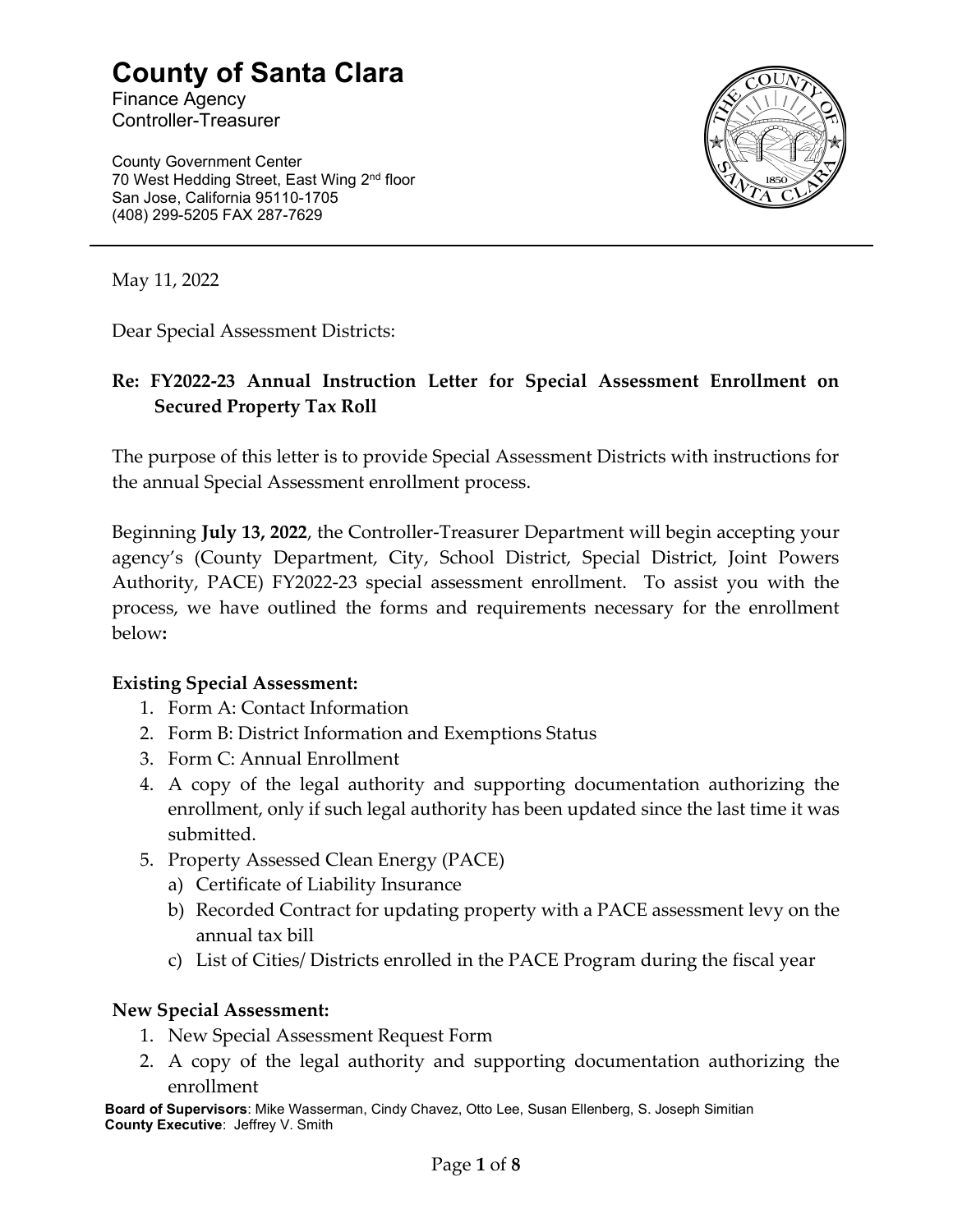- 3. PACE Assessment Districts are also required to submit the following:
	- a) Indemnification and Insurance Agreement
	- b) Certificate of Liability Insurance
	- c) Recorded Contract for each property with a PACE assessment levy on the annual tax bill
	- d) List of Cities/ Districts enrolled in the PACE Program during the fiscal year

For the annual enrollment timeline, please refer to Attachment I.

For the specific requirements on the format of the annual enrollment data file, please refer to Attachment II.

# New Special Assessment District

If your agency has a *new Special Assessment* to be added to the FY2022-23 Secured Property Tax Roll, your written request must be emailed to SA\_Mail@fin.sccgov.org by **June 10, 2022.** A copy of the legal authority, the description of the special assessment district, and the supporting documentation authorizing the enrollment of the assessment on the FY2022-23 Secured Property Tax Roll, must be included with your written request. Please note, once the Special Assessment District number is assigned in the County's property tax system, it cannot be changed.

# Third-Party Administrator

The agency's decision to use a third-party administrator for any of its special assessments is at the sole discretion of the agency. If the agency would like to use third-party administration to sign the required forms, and submit assessment data and/or corrections, please provide an authorization letter (letter template available), signed by the official authorized to bind the agency, clearly identifying the names of the third-party administrator and individuals authorized to sign submittals on behalf of the agency. Any limitations on the authorization must be clearly identified in the letter. The County may request written clarification or supplemental information. The signed authorization will remain valid until further notification is provided by the agency.

# Property Assessed Clean Energy (PACE) Assessment District

If your agency has a new PACE Assessment District to be added to the FY2022-23 Secured Property Tax Roll, your written request for a Special Assessment District Number must also include an Indemnification and Insurance Agreement which provides a broad indemnification for the County, excepting only damages caused by the sole negligence of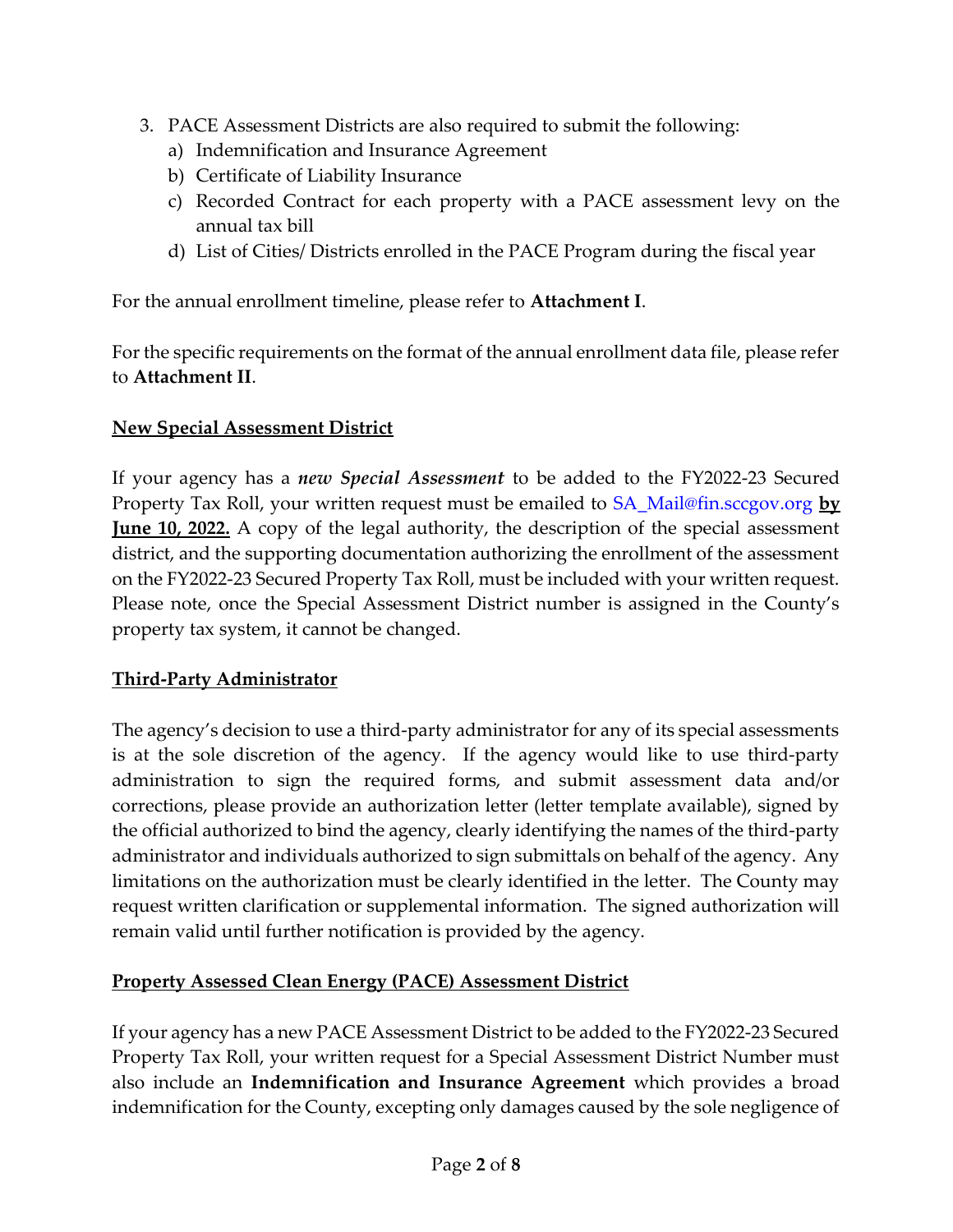willful misconduct of the County. Please note the indemnification remains in full force and effect in perpetuity.

In addition, please provide a Certificate of Liability Insurance as well as a copy of the recorded contract for each property with a PACE assessment levy on the annual tax bill for any new PACE assessment amount or an addendum to the existing PACE assessment.

#### Special Assessments Levied on SBE (State Board of Equalization) Utility Parcels

If your agency intends to place a special assessment on a utility company property, please note that the utility company's parcel number will not be available in the County of Santa Clara's property tax database until it is provided by the State Board of Equalization (around late July).

Please ensure that the utility company's parcel number is valid. If the parcel number is invalid, the assessment amount will not be enrolled.

#### Assessments Levied for Solid Waste or Delinquent Charges

Service charges for Abatement, Utilities, Sewer, Water Drainage, and other services provided to customers are utility and/or delinquent charges and are not considered a special tax or special assessment or afforded super-priority lien status pursuant to Revenue and Taxation Code § 2192.1. Please ensure that these utility or delinquent charges are separately listed on the Resolution for placement on the annual Secured Property Tax Roll.

#### Parcel Number with Pre-fix "984"

A Parcel Number that starts with the prefix "984" denotes possessory interest property. A taxable possessory interest exists whenever there is a private, beneficial use of publiclyowned, non-taxable real property. Such interests are typically found where private individuals, companies or corporations lease, rent, or use federal, state or local government owned facilities and/or land for their own beneficial use. If your agency intends to levy the agency's special assessment on a possessory interest, please ensure it is a legally valid charge.

#### Cemetery Exemptions

According to the California Constitution, Article XIII, Section 3(g), certain cemeteries are exempt from special assessment. If your agency intends to levy a special assessment on a cemetery, please ensure it is a legally valid charge.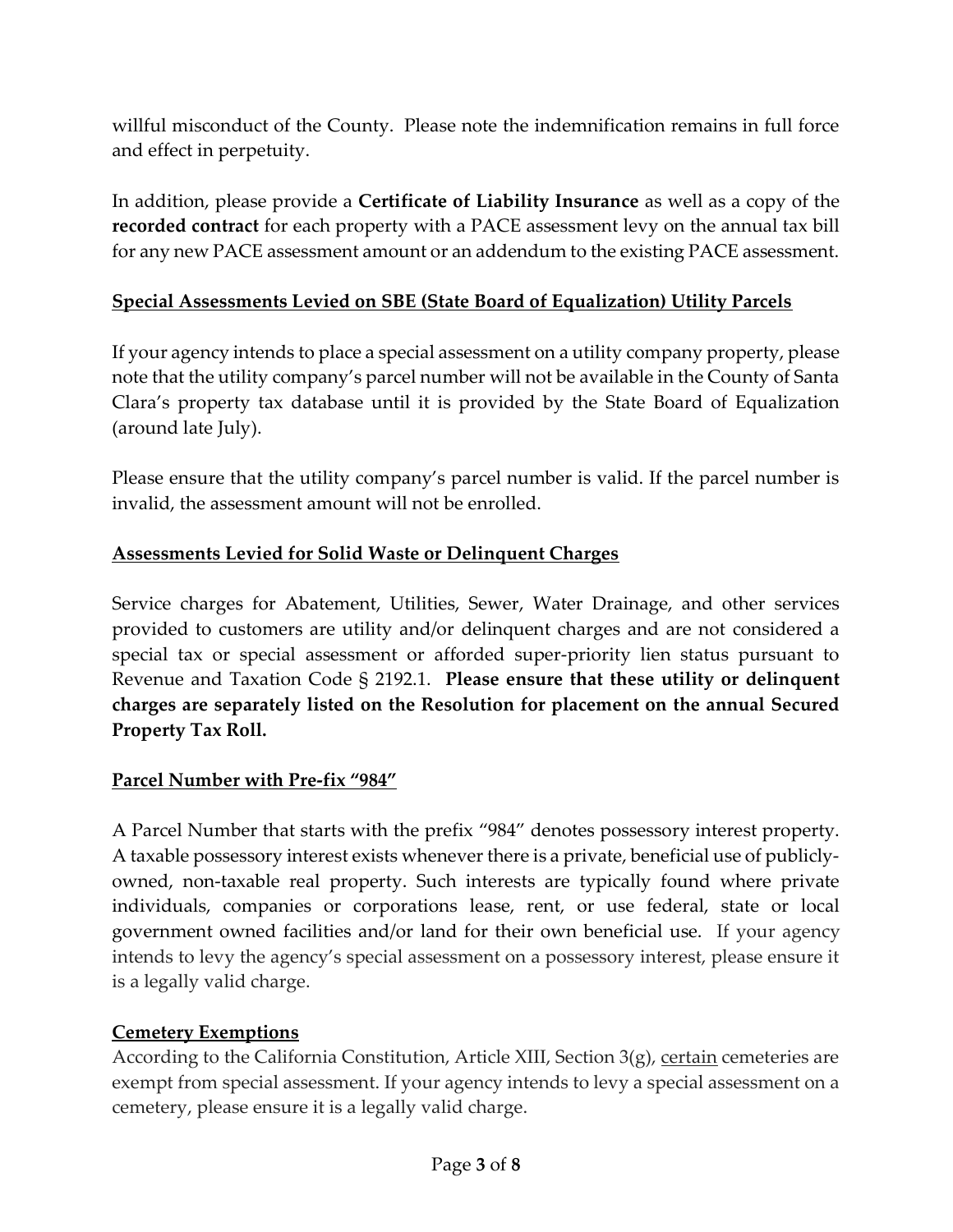# Public Agency-Owned Property

Public agency-owned property is typically non-taxable for ad valorem tax if it is used for public purposes and is located within the jurisdictional boundaries of the public agency. If the agency needs to place a levy on publicly-owned property, it must do so via its own direct billing. Please refer to the legal requirements applicable to the billing of public agencies.

# Qualified Special Taxes Exemption Information – AB 2458

Approved by the Governor on September 14, 2018, AB 2458 requires school districts which provide exemptions from qualified special taxes for persons who are 65 years of age or older, receiving Supplemental Security Income for a disability, or receiving Social Security Disability Insurance benefits, to annually provide the following information relating to the exemptions to the County. The County will provide access to the information with a hyperlink named "Parcel Tax Exemptions" on the County's website.

- Hyperlink to the location of the Internet website of the school district that contains exemption information, if available.
- Hyperlink to the location of the Internet website of the school district that contains the application for the exemption, if available.
- A phone number to provide persons with exemption information or direct persons requesting exemption information.

#### Correction – Removal of the Special Assessment Amount

Request(s) for corrections or removal of the agency's assessment amount after the issuance of annual secured tax bills must be made in writing (Special Assessment Request for Correction Form). The County will recover its cost for each special assessment change or deletion, and payment for cost reimbursement shall be included with the Request for Correction Form that is submitted to the Controller-Treasurer Department.

Please note that request(s) for removal of the PACE assessment due to early payment or payoff will not be handled through roll corrections. For any questions, please contact the Tax Roll Control unit via Special Assessment email SA\_Mail@fin.sccgov.org.

#### Cancellation or Proration of the Special Assessment Amount

The Controller-Treasurer Department will not notify agencies for any of the following events: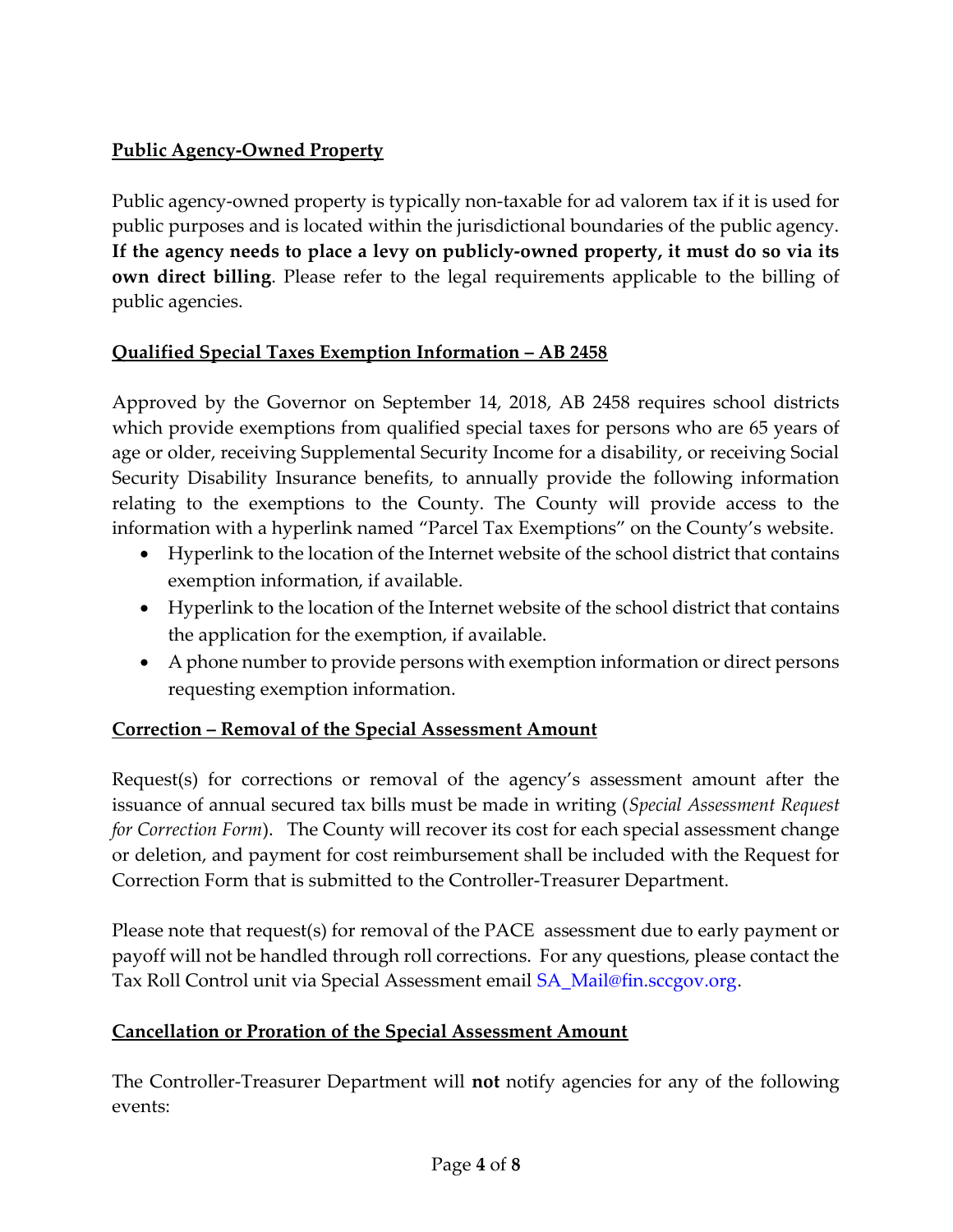- 1. If a tax bill's amount of ad valorem taxes and direct charges is less than \$20, the County may cancel these tax bills under the provisions of Revenue and Taxation Code §2611.4.
- 2. The Controller-Treasurer Department will also cancel the entire tax bill when the Office of the Assessor indicates that the Assessor's Parcel Number should not be on the roll.
- 3. If a public agency acquires a property within its boundary, the Controller-Treasurer Department will prorate or not prorate the special assessment amount in accordance with the special assessment district's notation of Proration or Nonproration on the District Information Form.

#### Judicial Foreclosures

Some agencies have a covenant with bondholders that delinquent accounts will be judicially foreclosed upon rather than follow the County Department of Tax and Collections tax defaulted sale process. If your agency's special assessment requires judicial foreclosure, you must notify us at the time your agency's Form B [District Information and Exemptions Status] is submitted. As part of this process, the agency's Board of Directors must adopt a standing resolution stipulating that your agency will pursue the removal of the delinquent levies from the delinquent secured tax bill as specified by the bond covenant. Please provide us with a copy of this standing resolution.

After June 30 of each year, for the life of the assessment bond, your agency shall identify the delinquent assessment in your recorded "Notice of Intent to Remove Delinquent Special Tax Installment from the Tax Roll" (notice) per Government Code Section 53356.2 and Streets and Highways Code Section 8833. The notice must be recorded and submitted to the Controller-Treasurer Department. Once the Controller-Treasurer Department receives a copy of the recorded notice, the identified special assessment amounts will be removed from the delinquent tax bills. By this process, your agency will relieve the County of Santa Clara of any further responsibility for the collection of these delinquent special assessment amounts. If your agency pursues foreclosure on special assessment amounts outside of the Department of Tax and Collections' process, payment of all penalties and interest which would otherwise accrue to the remainder of the tax bill and processing costs will be required.

The County will recover its cost for each special assessment removal. Payment shall be submitted to the Controller-Treasurer Department with the Request for Removal Form.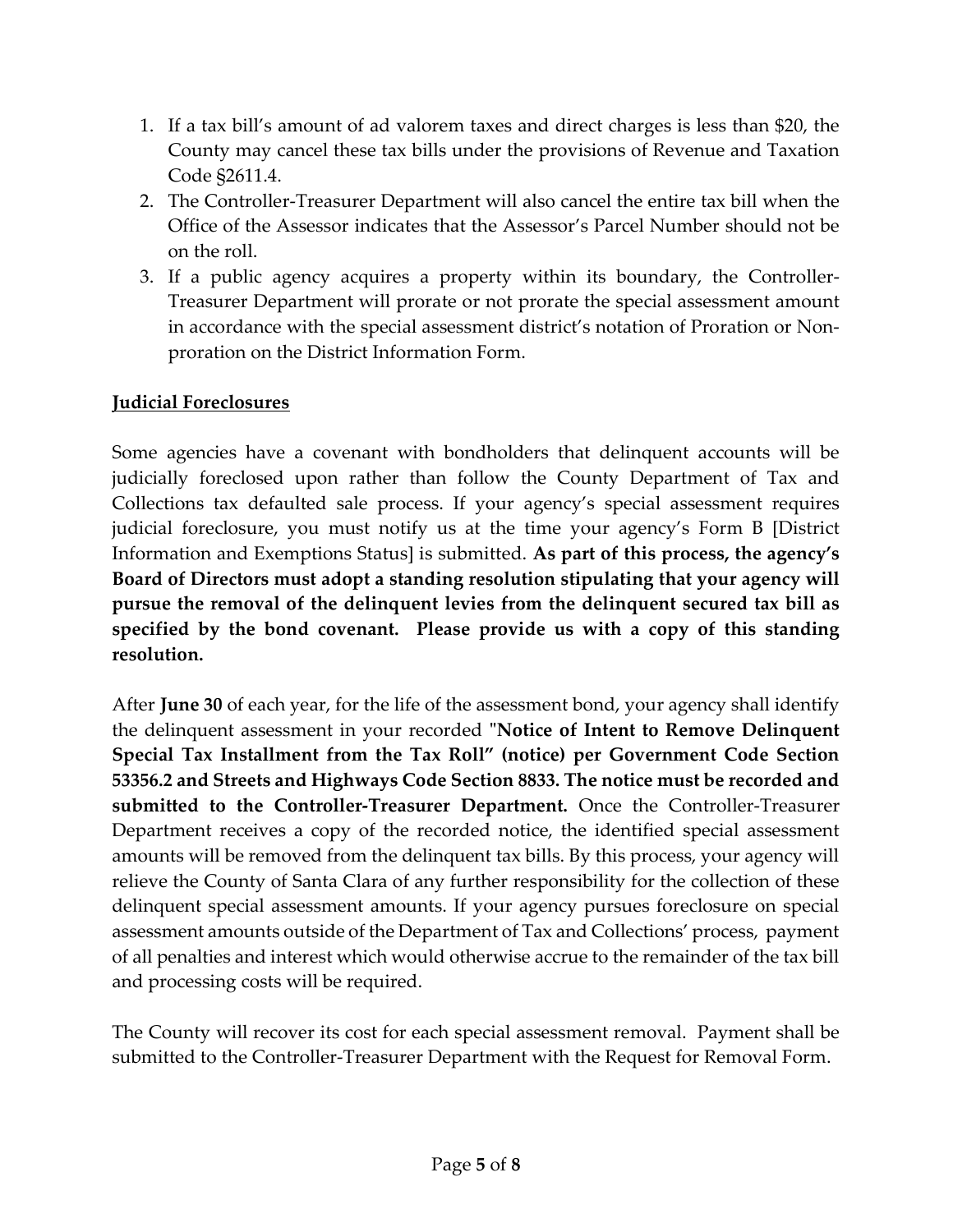# Collections and Apportionments

For all special assessments billed on the annual secured tax roll, first installment payments are due by November  $1<sup>st</sup>$  and are delinquent if not paid by December 10 and second installment payments are due by February  $1<sup>st</sup>$  and are delinquent if not paid by April 10. The County accepts partial payments on secured property taxes (penalty assessed on amounts due is calculated on the balance due as of the payment due date).

For apportionment dates, please refer to the Property Tax Distribution Schedule page of the Controller-Treasurer website: https://controller.sccgov.org/property-tax-distribution-schedule

#### Teeter Plan

Under the Teeter Plan, the County has the option to distribute the levy amounts of all special assessment districts using the alternative method of distribution of property tax levies and special assessments (Revenue and Taxation Code §4701 et. seq.). The County excludes from this alternative method of distribution the special assessment districts formed under Mello-Roos, 1911/1915 Bond Acts, and PACE, and non-Teeter cities.

| <b>Type</b>                                       | Cost                     |
|---------------------------------------------------|--------------------------|
| Annual placement of the special assessment roll   | 1% of assessment amount  |
| Annual placement of the 1915 Act Bond             | \$16 per parcel          |
| Annual placement of the 1911/1915 Act Bond (PACE) | 1% of assessment amount  |
| Correction of special assessment amount           | \$75 for each correction |
| Research – compilation of data                    | Time spent x Hourly rate |

#### Cost Reimbursements

# Agency Responsibilities

It is the agency's responsibility to determine the validity and accuracy of each of the agency's special assessments, including the correct Assessor's Parcel Number (APN) and amount. The County is not responsible for the validity or the computation of the special assessment. If the agency needs to place its special assessment on a parcel that does not have a valid and billable APN for the applicable tax roll year, it is the agency's responsibility to directly bill and collect from the party that is liable. In addition to that, the agency should keep current and comply with any changes in legislation.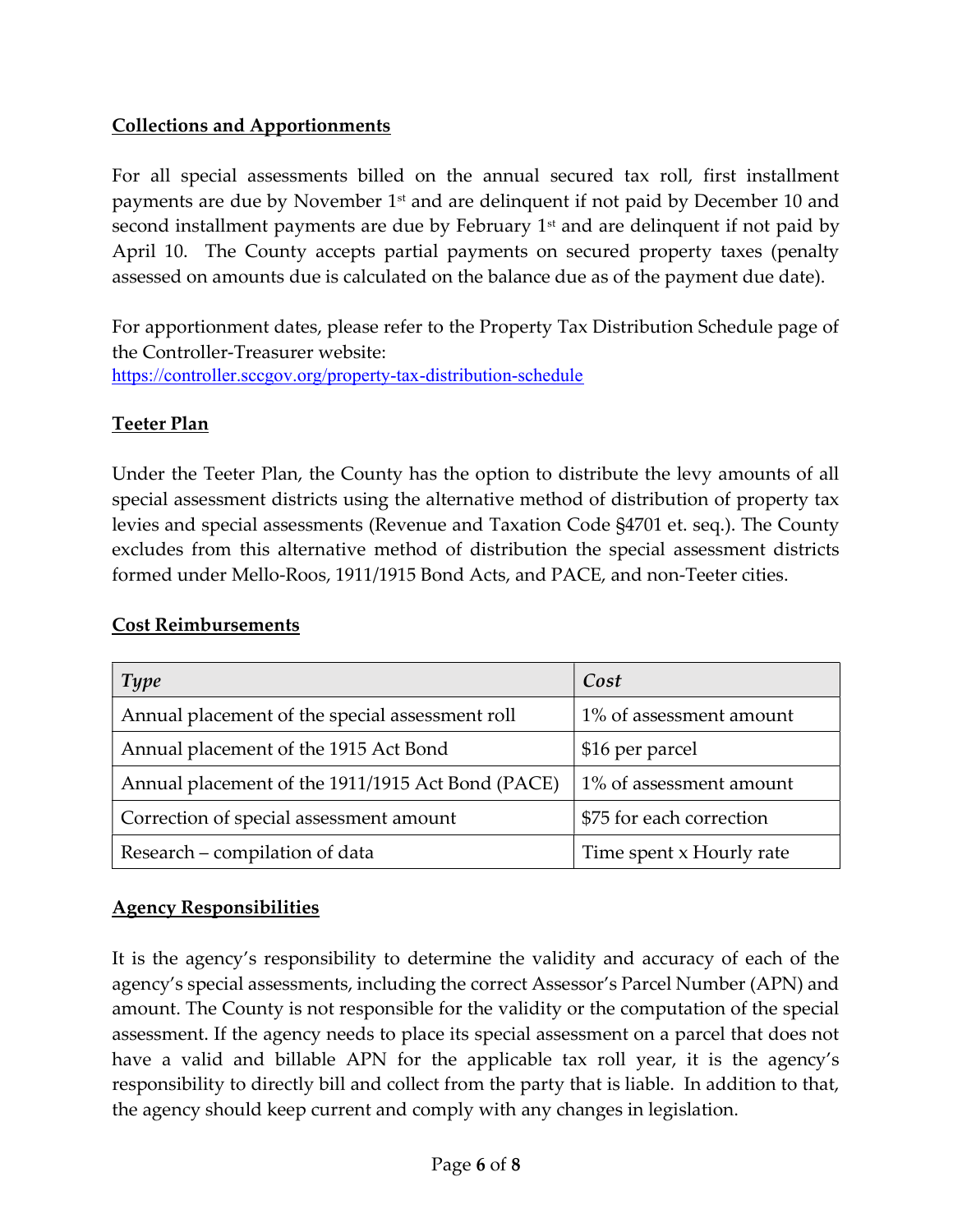If an agency uses the Office of the Assessor's use code or property characteristics to assist in determining the application of the agency's special assessment, it does so at its own risk. Please note that the Office of the Assessor maintains its database for ad valorem taxation as required by Revenue and Taxation Code and not the purpose of billing special assessments.

To improve customer service to taxpayers:

- 1. The agency agrees that its officers, agents, and employees will cooperate with the County by answering inquiries made to the agency by any person, concerning the agency's special assessment amount levied on a tax bill, in a timely and efficient manner.
- 2. The agency agrees that its officers, agents, and employees will **not** refer such individuals making inquiries, as above, to County officers or employees for a response.
- 3. The agency agrees that its officers, agents, and employees will *not* refer taxpayers to the County staff, regarding removal or correction of the agency's special assessment.
- 4. The agency agrees that its officers, agents, and employees will **not** refer financial consultants that are making requests for parcel count within the agency's boundary, to the Department of Tax and Collections or to the Controller-Treasurer Department for a response.
- 5. The agency agrees to refrain from instructing taxpayers to "not pay their bills." Penalties for late payment will not be excused based on statements made by the agency to the taxpayer. The agency does NOT have authority to waive penalties for a taxpayer's bill. However, the agency may refund any penalties paid directly to a taxpayer using agency funds.

As part of the County's enrollment of the special assessment, the agency releases and forever discharges the County and its officers and employees from any claims, demands, liabilities, costs and expenses, damages, causes of action, and judgments, in any manner arising out of the enrollment of the special assessments. The agency shall defend, indemnify and hold harmless the County and its officers and employees ("indemnified parties") from any claims, demands, liabilities, costs and expenses (including but not limited to attorneys' fees and litigation costs), damages, causes of action, and judgments,